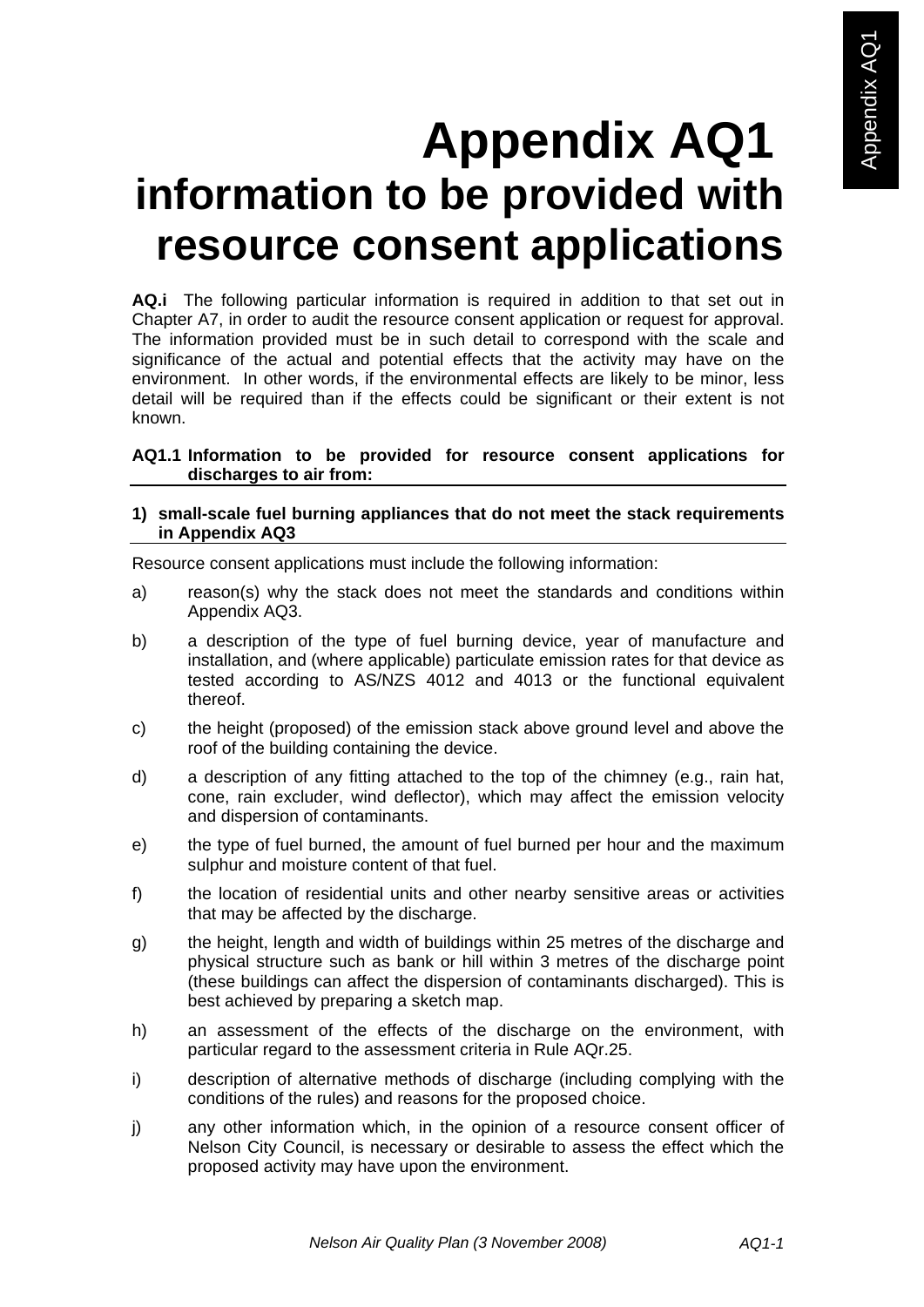# **2) small-scale fuel burning appliances that do not meet the emission standards in Appendix AQ2**

Resource consent applications must include the following information:

- a) reason(s) why the discharge from the device does not come within or comply with the specified emission standard or thermal efficiency.
- b) description of the type of device, year of manufacture and installation, and particulate emission rates for that device as tested according to AS/NZS 4012 and 4013:1999 or the functional equivalent thereof.
- c) the type of fuel to be burned, the amount of fuel burned per hour and the maximum sulphur and moisture content of that fuel.
- d) whether the application is for a single installation, or a application generic for a particular model of appliance.
- e) any other information which, in the opinion of a resource consent officer of Nelson City Council, is necessary or desirable to assess the effect which the proposed activity may have upon the environment.

#### **In the case of an application for a single installation, the following must also be supplied:**

- f) the location of residential units and other nearby sensitive areas or activities that may be affected by the discharge.
- g) the height, length and width of buildings within 25 metres of the discharge and physical structure such as bank or hill within 3 metres of the discharge point (these buildings can affect the dispersion of contaminants discharged). This is best achieved by preparing a sketch map.

#### **3) small-scale fuel burning appliances or open fires that are not 'lawfully installed'**

Resource consent applications must include the following information:

- a) reason(s) why the discharge from the device does not come within or comply with the criteria for permitted activities.
- b) description of the type of device, year of manufacture and installation (if known), and (where applicable) particulate emission rates for that device as tested according to AS/NZS 4012 and 4013:1999 or the functional equivalent thereof.
- c) the type of fuel burned, an estimate of the amount of fuel burned per day and the maximum sulphur and moisture content of that fuel.
- d) any evidence to authenticate that the fire or burner was installed and was operable prior the date of notification of the Air Plan.
- e) information addressing the relevant assessment criteria in the rule that is being infringed.
- f) any other information which, in the opinion of a resource consent officer of Nelson City Council, is necessary or desirable to assess the effect which the proposed activity may have upon the environment.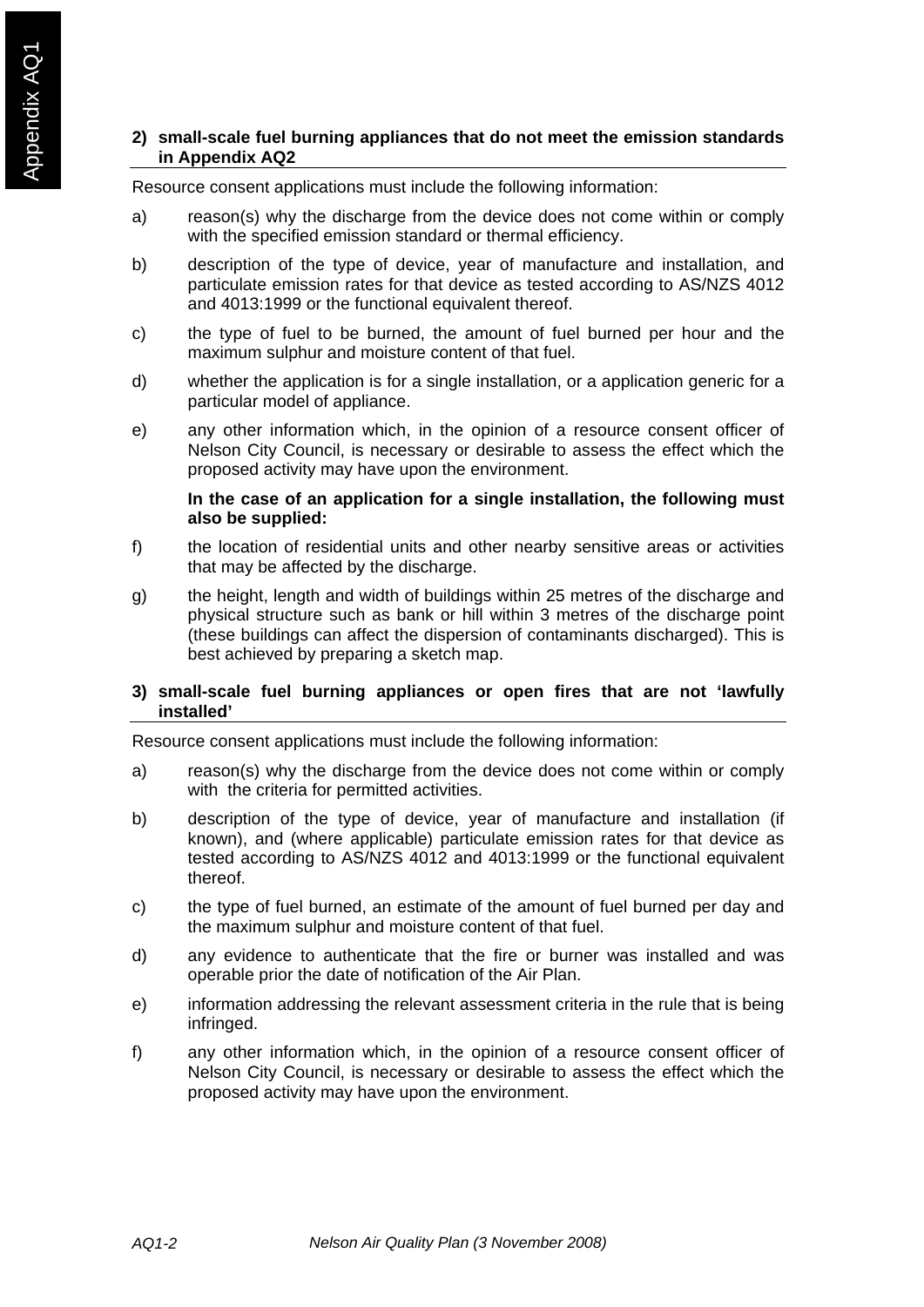# **AQ1.2 Information to be provided for resource consent applications for discharges to air from large-scale fuel burning appliances**

Resource consent applications for discharges to air from large-scale fuel burning appliances must include the following information:

- a) the type of fuel burned, the maximum amount of fuel burned per hour and per week, and the approximate hours of operation of the device.
- b) the net heat output rating of the device, and the type and age of device.
- c) the height (proposed) of the emission stack above ground level and above the roof of the building containing the device.
- d) a description of the type of fitting attached to the top of the chimney (e.g., rain hat, cone, rain excluder, wind deflector), which may affect the emission velocity and dispersion of contaminants.
- e) where appropriate, a description of any thermal insulation of the chimney and of any control equipment used to reduce the emission of contaminants such as sulphur dioxide.
- f) where known, a list of contaminant gases and/or particulates discharged and an estimate of their emission rates where possible.
- g) for solid fuel, the concentration of particulate matter in the emission stack(s).
- h) where known, the predicted emission velocity and temperature of the discharge.
- i) an assessment of the effects of the discharge on the environment. The techniques used to assess effects may include some or all of the following:
	- i) knowledge of the effects of existing processes of similar size and type, including reference to industry standards.
	- ii) dispersion modelling of contaminant emissions, where the emission rate has been estimated by calculation, measurement or from emission factors.
	- iii) observation of the existing discharge and any effects.
	- iv) information gathered from people who may be affected by an existing discharge, including surveys and examination of complaints records.
	- v) extrapolation from known emissions and results of trials using scale models or trials of the process.
	- vi) identification of nearby emission sources that may contribute to the cumulative effects of contaminants discharged.
	- vii) an assessment of the cumulative effects of the discharge, in combination with emissions from the sources identified above and background levels.
	- viii) the location of nearby sensitive areas or activities that may be affected by the discharge.
	- ix) the height, width and length of nearby buildings and structures that may influence wind-flow and the dispersion of contaminants. This is best achieved by preparing a sketch map. This information is particularly important for sources where dispersion modelling may be required.
- j) alternative methods of discharge, including reasons for the proposed choice, having particular regard to use of heating methods causing less particulate emissions.
- k) an assessment of the effects of the discharge on the environment with particular regard to the assessment criteria in the relevant rule(s).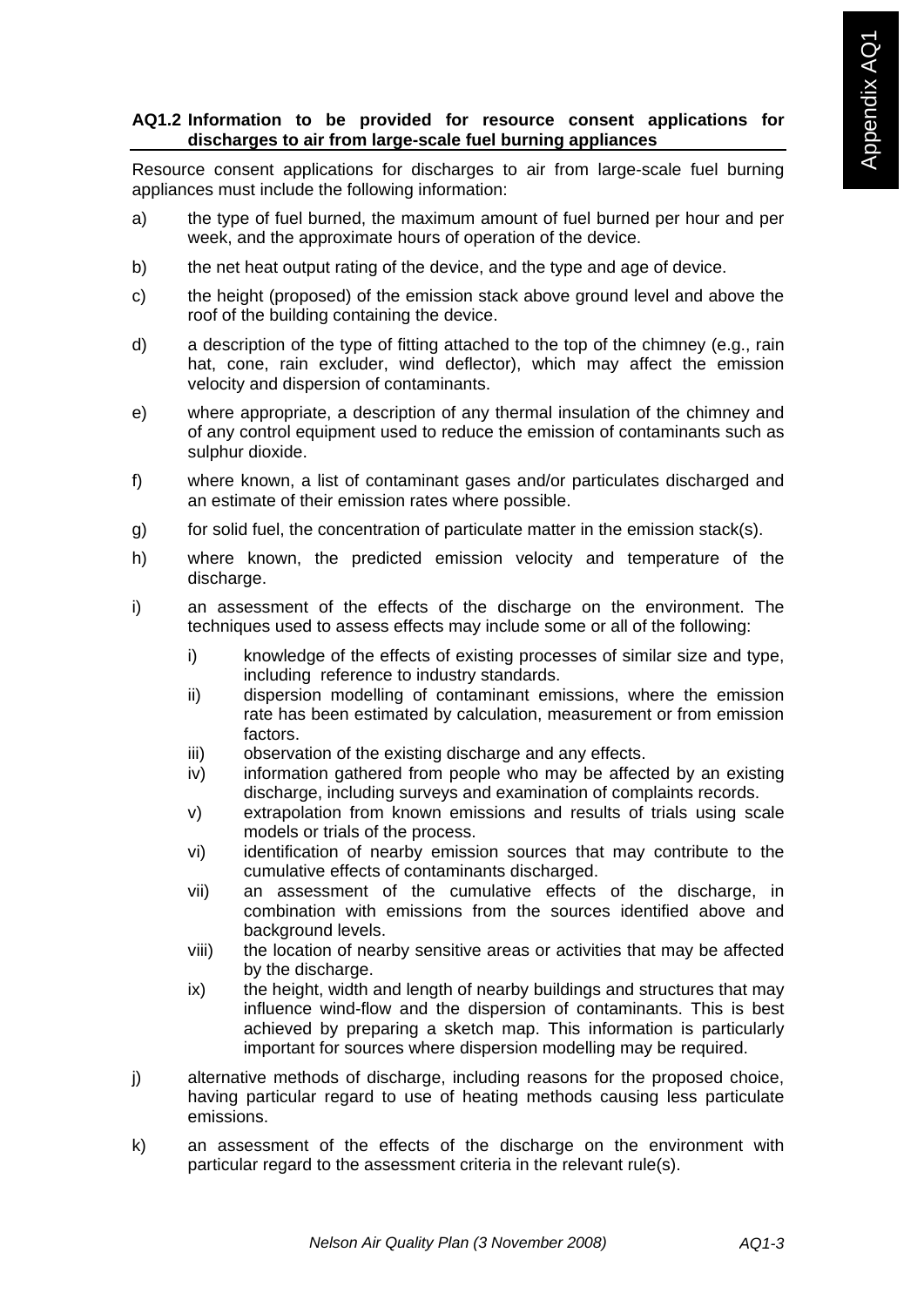- l) a list of any people who could be affected by the discharge. Describe any consultation undertaken with these people, including written approvals if these have been obtained. Nelson City Council can provide copies of standard forms for recording of written approvals, if required.
- m) a description of any proposed monitoring of the discharge or effects. This monitoring may include:
	- i) measurement of emissions.
	- ii) measurement of contaminant concentrations in air within or beyond the site boundary.
	- iii) records of the maintenance of equipment and emission control appliances to minimise emissions.
	- iv) keeping records of material consumption and operating parameters related to emissions.
	- v) regular inspections of the discharge and associated processes.
	- vi) recording of any complaints relating to the discharge and action taken to remedy any identified cause of complaint.
- n) any other information which, in the opinion of a resource consent officer of Nelson City Council, is necessary or desirable to assess the effect which the proposed activity may have upon the environment.

### **AQ1.3 Information to be provided for resource consent applications for discharges to air from industrial or trade premises or processes**

Resource consent applications for discharges to air from industrial or trade premises or processes must include the following information:

- a) a clear and concise description of all activities within the site that require resource consent for the discharge of contaminants into air. This description should include typical hours of operation and the quantity of materials consumed in the process that leads to the discharge of contaminants to air. A site map should be provided showing the location of all discharge sources.
- b) where known, a list of contaminant gases and/or particulates discharged and an estimate of their emission rates where possible.
- c) detail of the method of discharge from each process and the height (above ground level) of the discharge into air. For example, the discharge may be from a stack, a vent in the roof of a building, or a fugitive emission from stockpiles or open doorways. In the case of emission stacks, the temperature, emission velocity and any fitting above the stack (such as a rain excluder) should be specified.
- d) the height, width and length of nearby buildings and structures that may influence windflow and the dispersion of contaminants. This is best achieved by preparing a sketch map. This information is particularly important for sources where dispersion modeling may be required.
- e) the location of residential units and other nearby sensitive activities that could be affected by the discharge.
- f) an assessment of the effects of the discharge on the environment. The techniques used to assess effects may include some or all of the following:
	- i) knowledge of the effects of existing processes of similar size and type, including reference to industry standards.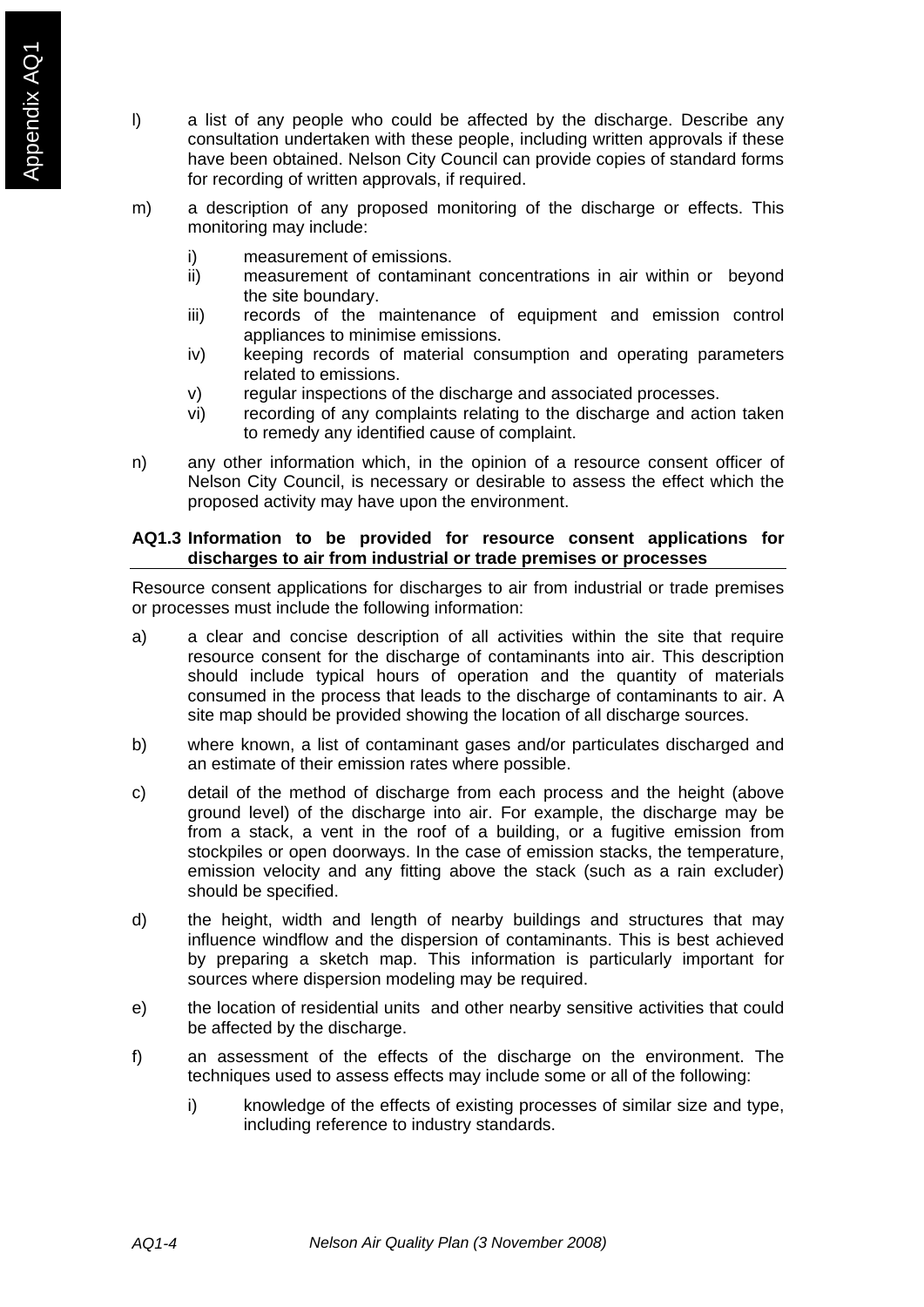- ii) dispersion modelling of contaminant emissions, where the emission rate has been estimated by calculation, measurement or from emission factors.
- iii) observation of the existing discharge and any effects.
- iv) information gathered from people that may be affected by an existing discharge, including surveys and examination of complaints records.
- v) extrapolation from known emissions and effects of scale models or trials of the process.
- g) a list of mitigation measures proposed to prevent or reduce the predicted adverse effects. Some of these measures could be imposed as conditions of consent, such as minimum stack height, maximum quantity of material processed or contaminants discharged, use and maintenance of filters, or monitoring of the discharge.
- h) a description of alternative methods of discharge that have been considered, including reasons for choosing the proposed method.
- i) an assessment of the effects of the discharge on the environment with particular regard to the assessment criteria in the relevant rule(s).
- j) a list of any people who could be affected by the discharge. Describe any consultation undertaken with these people, including written approvals if these have been obtained. Nelson City Council can provide copies of standard forms for recording of written approvals, if required.
- k) a description of any proposed monitoring of the discharge or effects. This monitoring may include:
	- i) measurement of emissions.
	- ii) measurement of contaminant concentrations in air within or beyond the site boundary.
	- iii) records of the maintenance of equipment and emission control appliances to minimise emissions.
	- iv) keeping records of material consumption and operating parameters related to emissions.
	- v) regular inspections of the discharge and associated processes.
	- vi) recording of any complaints relating to the discharge and action taken to remedy any identified cause of complaint.
- l) a description of any nearby emission sources that could, in combination with the proposed discharge, contribute to cumulative effects. Assess the additive effect of these emissions.

# **AQ1.4 Information to be provided for resource consent applications for discharges to air from outdoor burning**

Resource consent applications for discharges to air from outdoor burning must include the following information:

- a) the proposed time of year and time of day of burning.
- b) expected duration of the burn.
- c) approximate land area or volume of material to be burned.
- d) the type and source of material to be burnt, including an estimate how dry the vegetation is, and in the case of vegetation, the length of time since it was cut.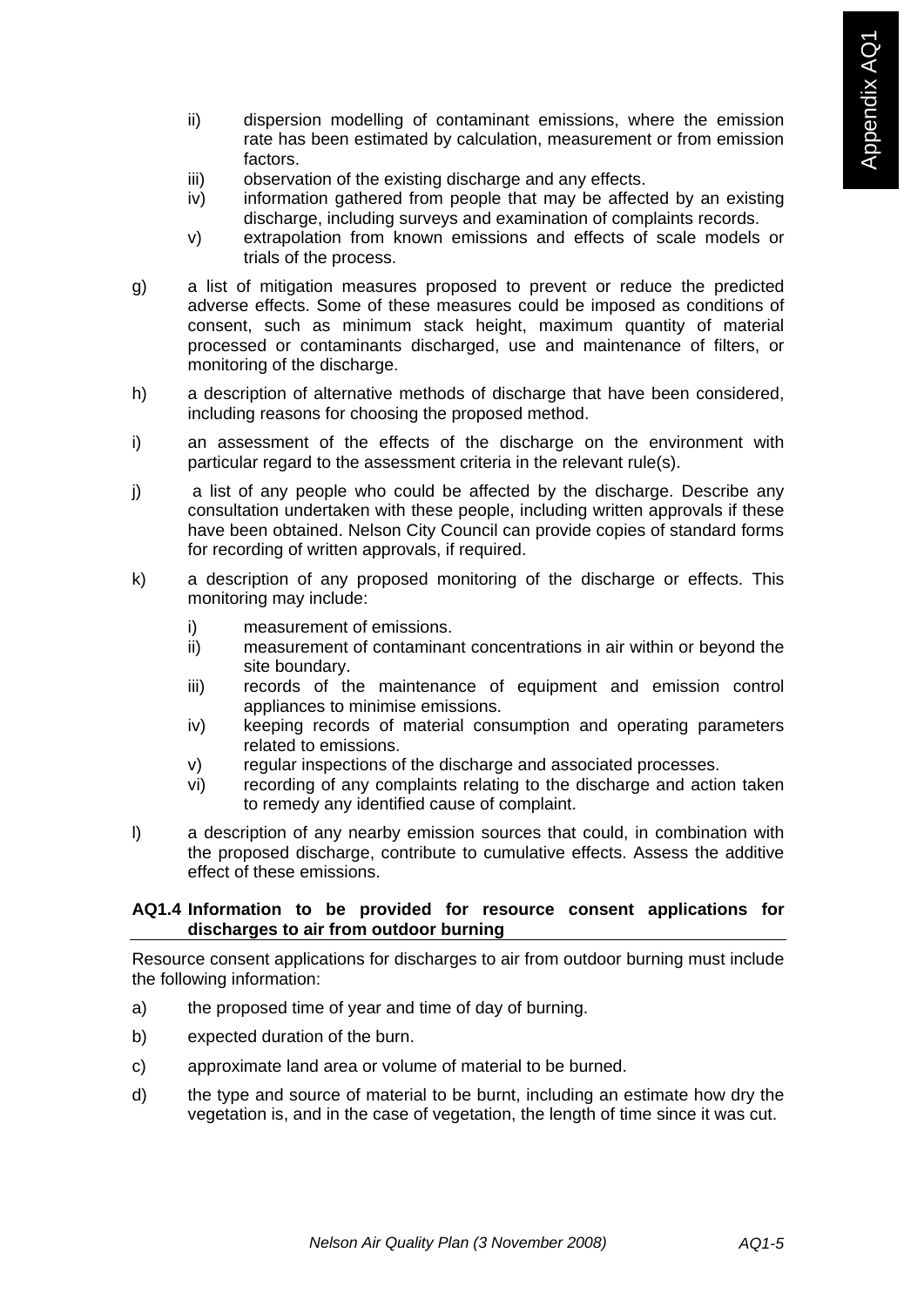- e) the location of the burn and distances to sensitive activities that may be affected. This is best achieved by preparing a sketch map.
- f) a description of any consultation undertaken with people who may be affected (as identified in (e) above) and the views expressed by those people.
- g) a description of alternative methods of disposal of the material, including for vegetation mulching and composting, and reasons for the proposed choice.
- h) an assessment of the effects of the discharge, having particular regard to the health, nuisance and visual effects of particulate matter emitted from the fire, and the assessment criteria in the relevant rule.
- i) mitigation measures proposed, including maximising distance from sensitive areas, ensuring that vegetation is as dry as possible, and limiting burning to favourable weather conditions.

### **AQ1.5 Information to be provided for resource consent applications for discharges to air of agrichemical sprays**

Resource consent applications for discharges to air of agrichemical sprays must include the following information:

- a) the type of agrichemical and carrying agent to be discharged.
- b) the qualifications of the person discharging the agrichemical(s) and the nature of any training undertaken by the operator in respect of the use of agrichemicals.
- c) the proposed means to keep and maintain records of agrichemical application.
- d) names and addresses of property owners or occupiers likely to be directly affected by the proposed discharge.
- e) any consultation undertaken by the applicant with Nelson City Council, property owners or occupiers, Tangata Whenua, Crown Public Health Services or other persons, including the names of those consulted and their responses.
- f) the proposed means of notifying those persons who may be affected by the spraying.
- g) the proposed signage, where spraying occurs in a public amenity area or place of public assembly, or alongside a roadway.
- h) the proximity of occupied residential units, public land and other areas where people reside or congregate, in relation to the proposed activity.
- i) the sensitivity of neighbouring land uses and features.
- j) an assessment of the effects of the discharge on the environment with particular regard to the assessment criteria in the relevant rule(s).
- k) the extent to which particular weather conditions, including wind speed and direction, may be likely to cause a greater adverse effect than any other particular weather condition.
- l) where relevant the extent to which the agrichemical causes, or is linked to chronic or acute human health effects, odour, annoyance, and diminished amenity values.
- m) where relevant the extent to which the agrichemical is known to cause adverse effects on non-target flora, fauna, and ecosystems (particularly aquatic ecosystems).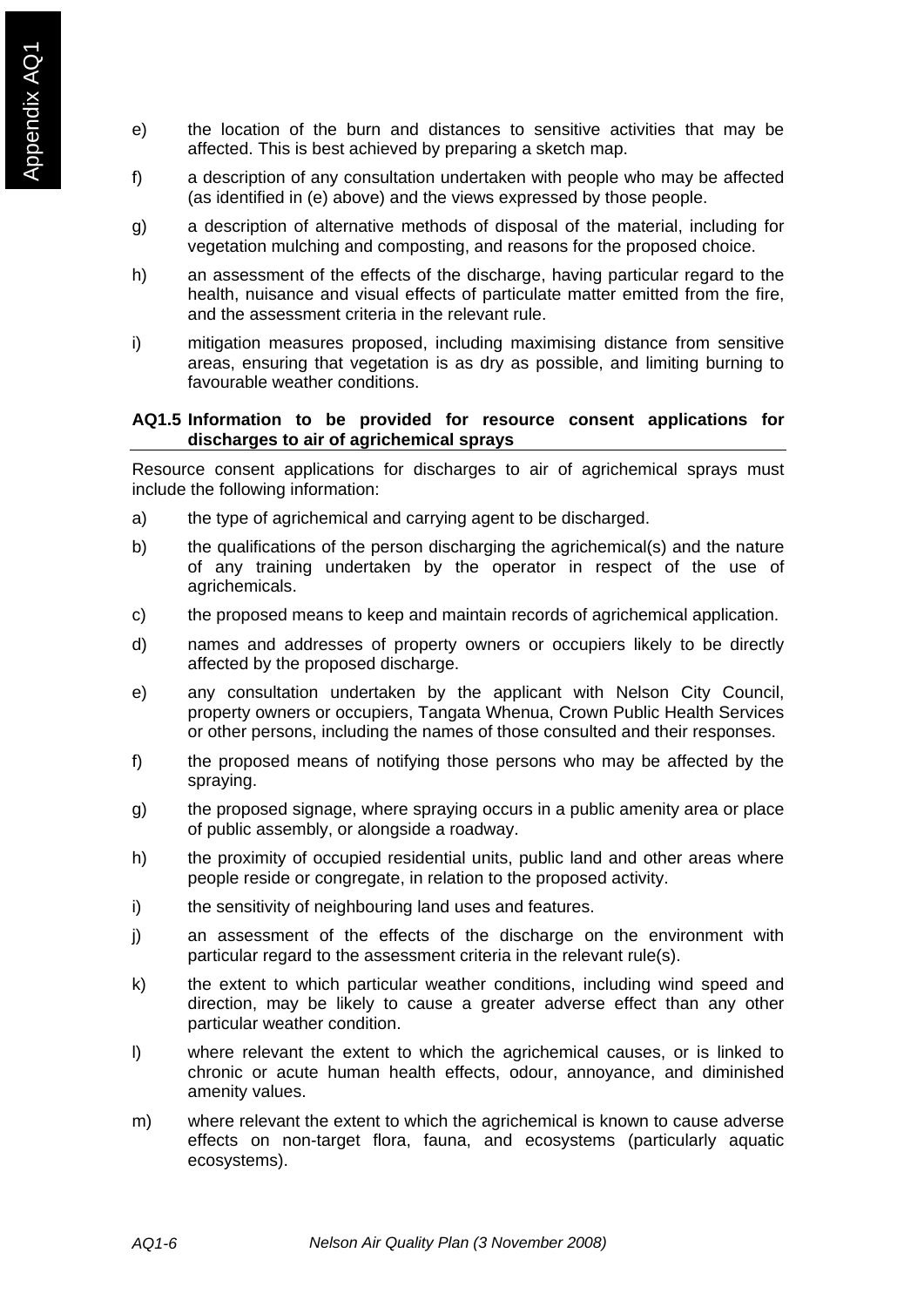- n) the proposed method of application, including the type of spray equipment to be used, the spray volume and droplet size, the direction of the spraying and the height of release above the ground.
- o) the extent to which the applicator can avoid spray drift, or spray drift into sensitive areas as indicated by points (i) to (l) above.
- p) any other information which, in the opinion of a resource consent officer of Nelson City Council, is necessary or desirable to assess the effect which the proposed activity may have upon the environment.

### **AQ1.6 Information to be provided for resource consent applications for discharges to air from intensive farming**

Resource consent applications for discharges to air from intensive farming must include the following information:

- a) a description of the intensive farming activity, including the number of animals held, the number of buildings or pens, ventilation of buildings, waste collection and housekeeping procedures, effluent treatment and disposal systems. A site map should be provided showing the location of buildings, pens and waste treatment and disposal areas.
- b) detail of the proposed mitigation measures to reduce odour and particulate emissions from processes within the intensive farm. These mitigation measures may include:
	- i) buffer distances to the property boundary and nearby sensitive receptors.
	- ii) frequent removal of manure from pens or buildings.
	- iii) regular cleaning and housekeeping procedures.
	- iv) use of aerobic waste treatment systems that minimise odour generation from anaerobic processes.
	- v) use of shelter belts to reduce dispersion of spray droplets and particulate.
- c) a management plan should be provided for the facility that specifies procedures for implementing the proposed control measures. Reference should be made to relevant codes of practice, such as those prepared by the pork and poultry industries.
- d) the location of residential units and other nearby sensitive activities that could be affected by the discharge.
- e) an assessment of the effects of the discharge on the environment. The techniques used to assess effects may include some or all of the following:
	- i) comparison with the effects of existing processes of similar size and type, including reference to industry standards and codes of practice.
	- ii) dispersion modelling of contaminant emissions, where the emission rate has been measured (using olfactometry, for example).
	- iii) observation of the existing discharge and any effects.
	- iv) information gathered from people that may be affected by an existing discharge, including surveys and examination of complaints records.
	- v) extrapolation from known emissions and effects of scale models or trials of the process.
- f) a description of alternative methods of discharge that have been considered, including reasons for choosing the proposed method.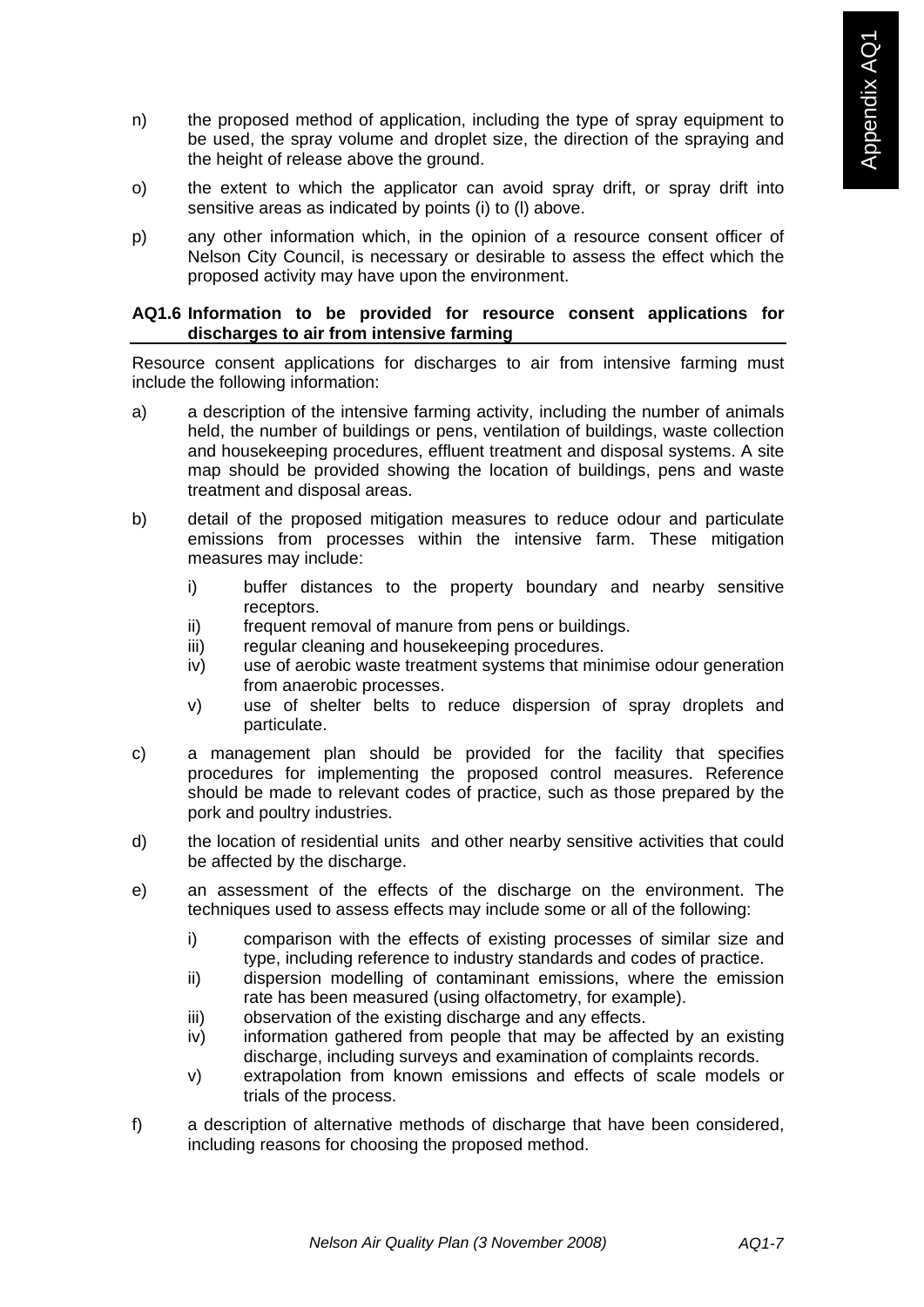- g) an assessment of the effects of the discharge on the environment with particular regard to the assessment criteria in the relevant rule(s).
- h) a list of any people who could be affected by the discharge. Describe any consultation undertaken with these people, including written approvals if these have been obtained. Nelson City Council can provide copies of standard forms for recording of written approvals, if required.
- i) a description of any proposed monitoring of the discharge or effects. This monitoring may include:
	- i) maintenance of waste treatment systems to minimise emissions.
	- ii) keeping records of farm management procedures and compliance with a management plan.
	- iii) regular inspections of potentially odorous processes.
	- iv) recording of any complaints relating to the discharge and action taken to remedy any identified cause of complaint.
- j) any other information which, in the opinion of a resource consent officer of Nelson City Council, is necessary or desirable to assess the effect which the proposed activity may have upon the environment.

# **AQ1.7 Information to be provided for resource consent applications for discharges to air from waste management processes**

Resource consent applications for discharges to air from waste management processes must include the following information:

- a) a description of the waste management process, including the maximum quantity of waste stored, deposited or processed, the composition of the waste (including any hazardous substances), and the method of waste treatment and disposal. A site map should be provided showing the location of buildings, and waste treatment and disposal areas.
- b) detail of the proposed mitigation measures to reduce odour and particulate emissions from the facility. These mitigation measures may include:
	- i) buffer distances to the property boundary and nearby sensitive receptors.
	- ii) erection of screening to minimise transfer of particulate matter and litter to neighbouring properties.
	- iii) regular maintenance of waste treatment systems.
	- iv) use of aerobic waste treatment systems that minimise odour generation from anaerobic processes.
	- v) covering or enclosure of potentially odorous or dusty processes.
	- vi) use of shelter belts to reduce dispersion of spray droplets from effluent application, or particulate.
- c) a management plan should be provided for the facility that specifies procedures for implementing the proposed control measures.
- d) the location of residential units and other nearby sensitive activities that could be affected by the discharge.
- e) an assessment of the effects of the discharge on the environment. The techniques used to assess effects may include some or all of the following:
	- i) knowledge of the effects of existing processes of similar size and type, including reference to industry standards and codes of practice.